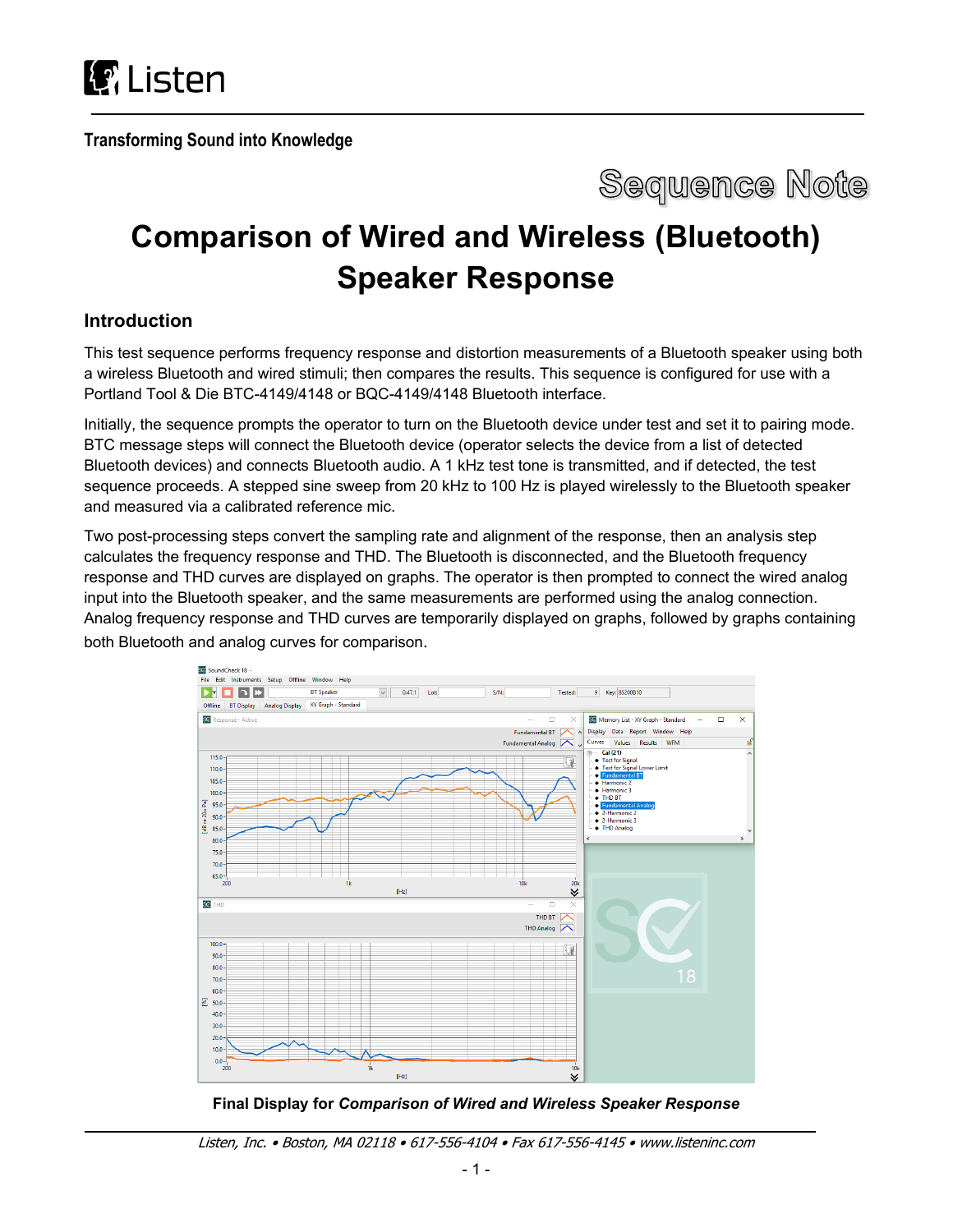

# **Requirements:**

#### **Software**

• SoundCheck 18 Basic or higher

#### **Hardware**

- Reference Microphone Listen SCM-3 or similar
- Audio Interface Listen AudioConnect or similar (**note:** AudioConnect provides bias voltage for the SCM-3 microphone. If you use a different microphone or interface, you will likely need to add a microphone power supply such as the Listen SoundConnect to your hardware setup.)
- BTC-4148 Bluetooth Interface or BQC-4149

### **Hardware Setup & Calibration**

- 1. Install a USB connected Portland Tool & Die BTC-4149 or BQC-4149 as instructed by the User's Guide
- 2. Calibrate the reference microphone as instructed in the SoundCheck manual.
- 3. Position your reference microphone at the desired test distance from the loudspeaker, and connect it to the microphone power supply
- 4. (if applicable) Connect the output of the microphone power supply to the input 1 of your audio interface.
- 5. Connect channel 1 output of your audio interface to the audio input of your Bluetooth speaker when prompted by the test sequence.

You are ready to start the sequence.

# **System diagram**